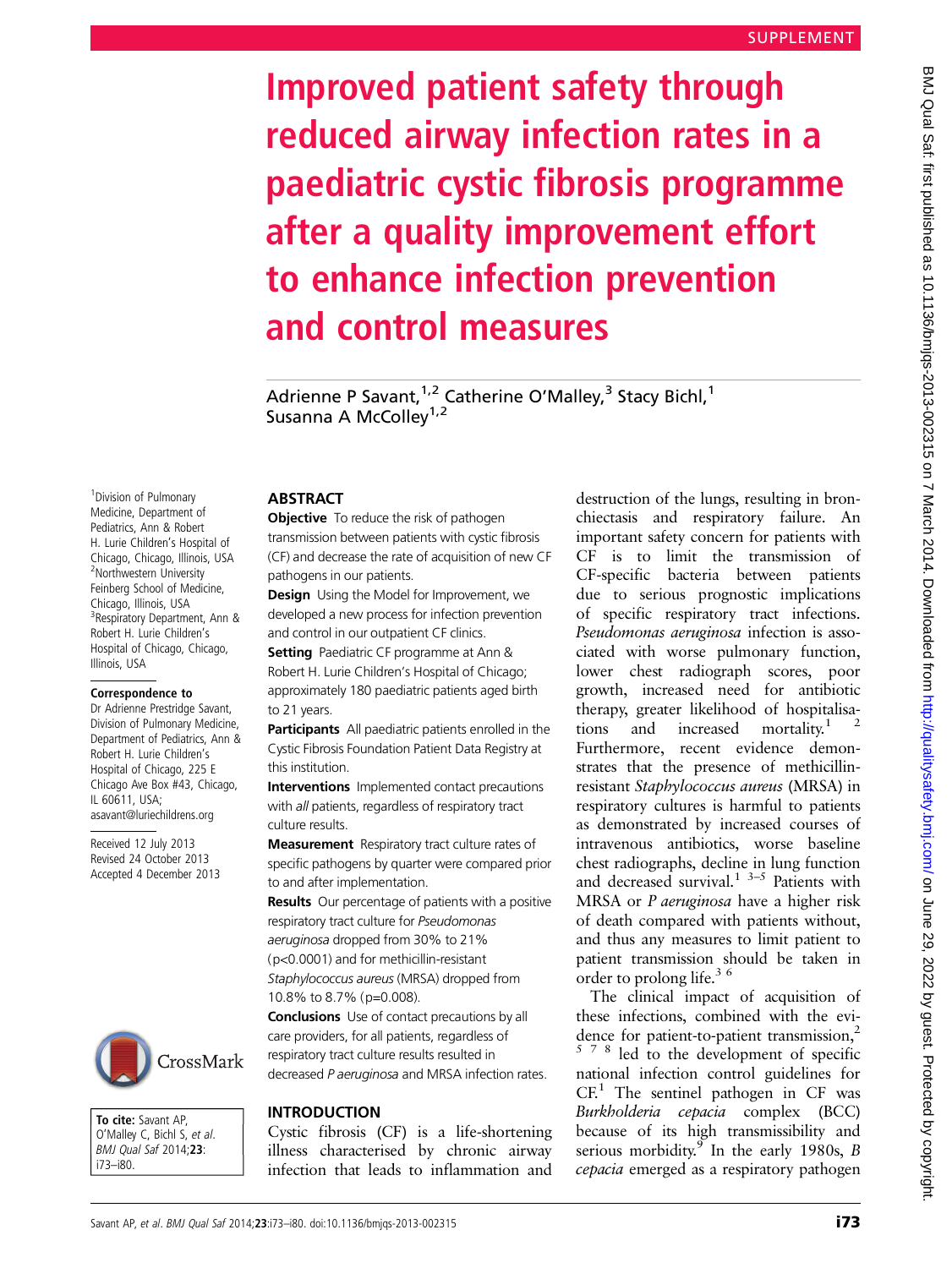in CF. It quickly became apparent that this infection could lead to high fever, bacteraemia, progressive necrotising pneumonia and a rapid pulmonary decline, described as the 'cepacia syndrome', leading to death in 62–100% of infected patients.<sup>10 11</sup> In the early 1990s, genetic testing methods provided proof that people with CF were transmitting B cepacia to one another through social contact (ie, summer camps, exercise classes and parties).12–<sup>16</sup> The evidence of patient-to-patient spread of B cepacia caused considerable fear of an epidemic and led to dramatic changes in the infection control practices at CF centres worldwide.9 12 14 17 18 Although these changes were challenging, especially for people with CF who previously enjoyed a tight social network, strict infection control practices were effective in preventing outbreaks of B cepacia.<sup>19</sup>

In 2007, at the Ann & Robert H. Lurie Children's Hospital of Chicago, we began planning a quality improvement (QI) initiative at our CF centre to improve our infection prevention and control processes. At that time, we used contact isolation related to specific pathogens as outlined by the Cystic Fibrosis Foundation (CFF) Infection Control Guidelines, including contact precautions in CF patients infected with epidemiologically important CF pathogens, for example, BCC, MRSA or multidrug-resistant P aeruginosa. This recommendation applied to both the inpatient and the outpatient settings. Despite the availability of evidence-based recommendations for infection control and the critical nature of this safety issue, fewer than 50% of healthcare workers, across all CF centres, adhered to these guidelines.<sup>1 19</sup>

At the Ann & Robert H. Lurie Children's Hospital of Chicago, in 2007, the respiratory tract culture rates for MRSA in CF patients were lower than the national CF centre average, 15% as compared with 21.2%. The infection rates for P *aeruginosa* in CF patients were similar to the national CF centre average, 42.1% as compared with 39.1%.

The CFF recommends frequent respiratory tract (oropharyngeal swab or sputum) cultures in order to identify and treat patients with infection. However, using standard microbiology laboratory practices, identification of pathogens from an individual patient can take up to a week, and even then may not isolate 100% of CF pathogens in the airway of the patient at the time of the encounter. It is possible that a patient with previously negative cultures could come to clinic and spread infection. Isolation or cohorting based solely on historical respiratory tract culture results can risk transmission of a new, previously unidentified pathogen. Therefore, in order to improve the safety of our patients, we hypothesised that by using contact precautions with all patients by all healthcare workers, regardless of respiratory tract culture results, we could decrease the rate of transmission of CF pathogens and the acquisition of new bacteria in our patients.

# **METHODS**

The CF Centre at the Ann & Robert H. Lurie Children's Hospital of Chicago provides care to approximately 180 paediatric patients (age 0– 21 years) with CF. Prior to 2007, our CF centre had an infection prevention and control policy in place for outpatients, which included immediate 'rooming' (placement within the examination room) of all patients to avoid patient-to-patient transmission and contact contamination in the waiting room. We did not segregate clinics based on respiratory tract culture results (ie, separate clinics for patients who grew P aeruginosa, multidrug-resistant organism, etc.) or for newborns, as done in some other CF centres. Vital signs were performed in a common station in the hallway close to the exam rooms, without specific cleaning between patients. Patients routinely had surveillance oropharyngeal or sputum respiratory tract cultures obtained every 2–3 months, and any patient with respiratory tract cultures revealing a multidrug-resistant organism or MRSA had a flag placed on the chart to indicate the need for contact precautions. However, a consistent process for the use of this indicator was not systematic or routine.

A QI initiative was started in 2007 to prevent transmission of pathogens between CF patients. Many of the clinicians involved in the project had extensive practical experience in QI efforts through learning collaboratives sponsored by the CFF. We used the Model for Improvement<sup>20</sup> as the framework for the initiative. A multidisciplinary QI team, including family and patient advisors, convened using the microsystems methodology<sup>21</sup> to approach infection prevention and control. Respiratory tract culture results were tracked using a customised report from the CFF registry. Patients or their families had previously provided consent for registry participation.

The key strategy in our QI initiative was to implement contact precautions for all patients by all healthcare workers in the outpatient clinic, regardless of respiratory tract culture results. To accomplish this, we conducted several tests of change that included structural changes, changes in the process of care and education of providers and patients. (box 1). These changes were developed and tested via Plan-Do-Study-Act (PDSA) cycles, and all team members, including the nursing assistants and point of service staff, were responsible for these changes. All changes were instituted at our main hospital location and three satellite clinics with minor modifications to the process flow (but not the procedures) based on specific physical environment at each location.

There were many aspects of our QI initiative that supported our change to contact precautions for all patients, as outlined in box 1, such as education of providers and patients, numerous structural changes to facilitate the ease of using contact precautions and significant new processes outlined for all team members. The specific keys to our success included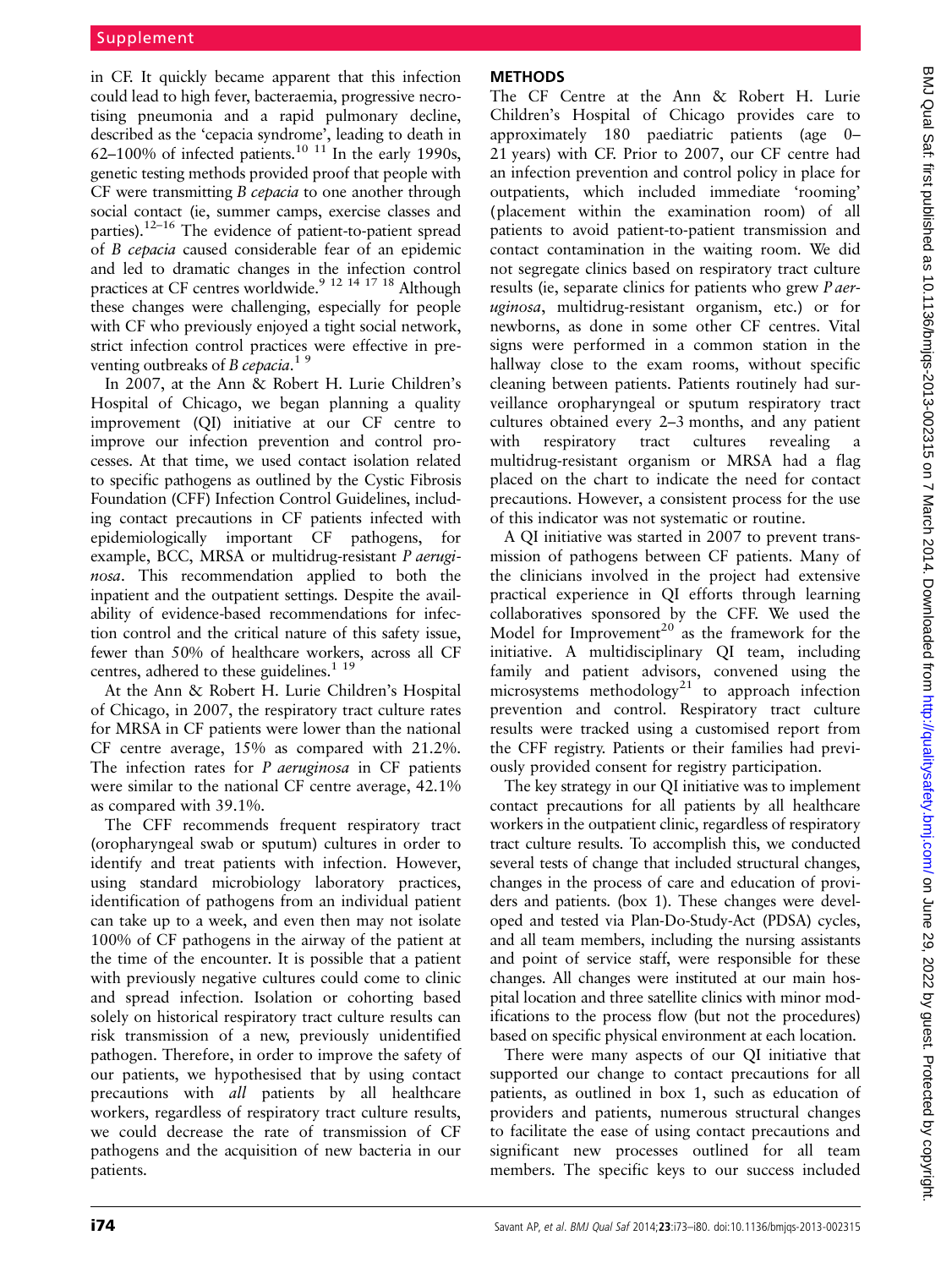## Box 1 Tests of change

Structural changes

- $\triangleright$  improving the signage for infection prevention and control measures to encourage the use of hand gel and mask by all patients when they entered the facility or were otherwise outside of the exam room;
- arranging the ready availability of hand gel and paediatric and adult-sized masks;
- ▸ arranging an adequate supply of gowns and gloves;
- $\triangleright$  abolishing the designated communal area for taking vital sign measurements and converting to in exam room vitals;
- $\triangleright$  placing trashcans with foot pedals in the exam rooms to facilitate removal of protective gear in clinic exam room;
- ▸ placing individual stadiometers and scales in the exam room where possible;
- availability of alcohol wipes for cleaning stethoscopes after examining the patient for clinicians who did not wish to use disposable stethoscopes.

Process changes

- $\triangleright$  contact precautions for all patients: hand hygiene, gowning and gloving by all providers prior to entering the clinic exam room for all patients;
- requesting that all patients use hand gel and mask when entering the facility or when outside of the exam room, with reminders to patients from all care givers, from clinic check in onward;
- performing vital signs in the exam room;
- **EXEDENT EXEDENT MUST LIST USING THE PROPERTY CONTEX** using disposable equipment, such as blood pressure cuffs and pulse oximeters;
- ▸ cleaning of reusable equipment used for vital measurement between patients;
- $\blacktriangleright$  cleaning of exam room after every patient.

Education of providers

- ▸ the respiratory therapist and the infection control team determined how best to 'thoroughly' clean the exam room between patients; how many wipes to use, what items in the room needed wiping and in what order;
- the creating of a step-by-step procedure and the training of the nursing assistants on the process for thoroughly cleaning the exam rooms;
- ▸ at a CF staff meeting, the physicians demonstrated how to efficiently and correctly gown and glove;
- **►** all team members are responsible to promote and train everyone in the clinic on the new processes, and this responsibility is continuous.

Education of patients and families

- ► development of a survey to identify gaps in knowledge and understanding of CF infection control and pulmonary health;
- a letter to every family informing and preparing them for the initiation of new infection control processes, explaining both the clinicians and families role;
- ▸ an article in the CF newsletter sent to families describing the purpose and process of the new infection control changes;
- age-appropriate educational material on germs and infection prevention and control measures distributed to the children in clinic;
- ▸ educational information to address the specific knowledge gaps assessed from the survey was presented at an annual family education day.

continued re-enforcement of the 'no-waiting' room policy, education of patients and families about the risk of patient-to-patient transmission of bacteria, cleaning rooms thoroughly and contact precautions for all patients. Prior to the implementation, all parents received our centre's newsletter and a personal letter outlining the importance of good infection control practices, which was again reinforced in clinic. When our patients come for appointments, they are taken immediately from registration and placed in a clinic room, where all care is done, from vital signs to visits with all clinicians, thus avoiding a common waiting room. Only pulmonary function tests (PFTs) are done in another room, where the PFT staff use contact precautions. In the clinic rooms, all clinicians—nursing assistants, social workers, respiratory therapists, nutritionists, nurses and physicians use contact precautions when entering the room. Finally, we have a thorough process for cleaning the clinic and pulmonary function rooms between patients, which includes wiping all surfaces with bactericidal wipes.

The new infection control process was implemented with the paediatric population in October 2007. The same process was implemented in our adult clinic; however, adult data are not analysed or shown here. Our specific outcome measure was the percentage of patients with a specific organism isolated on respiratory tract culture, by quarter, using data extracted from the CFF Patient Data Registry. The registry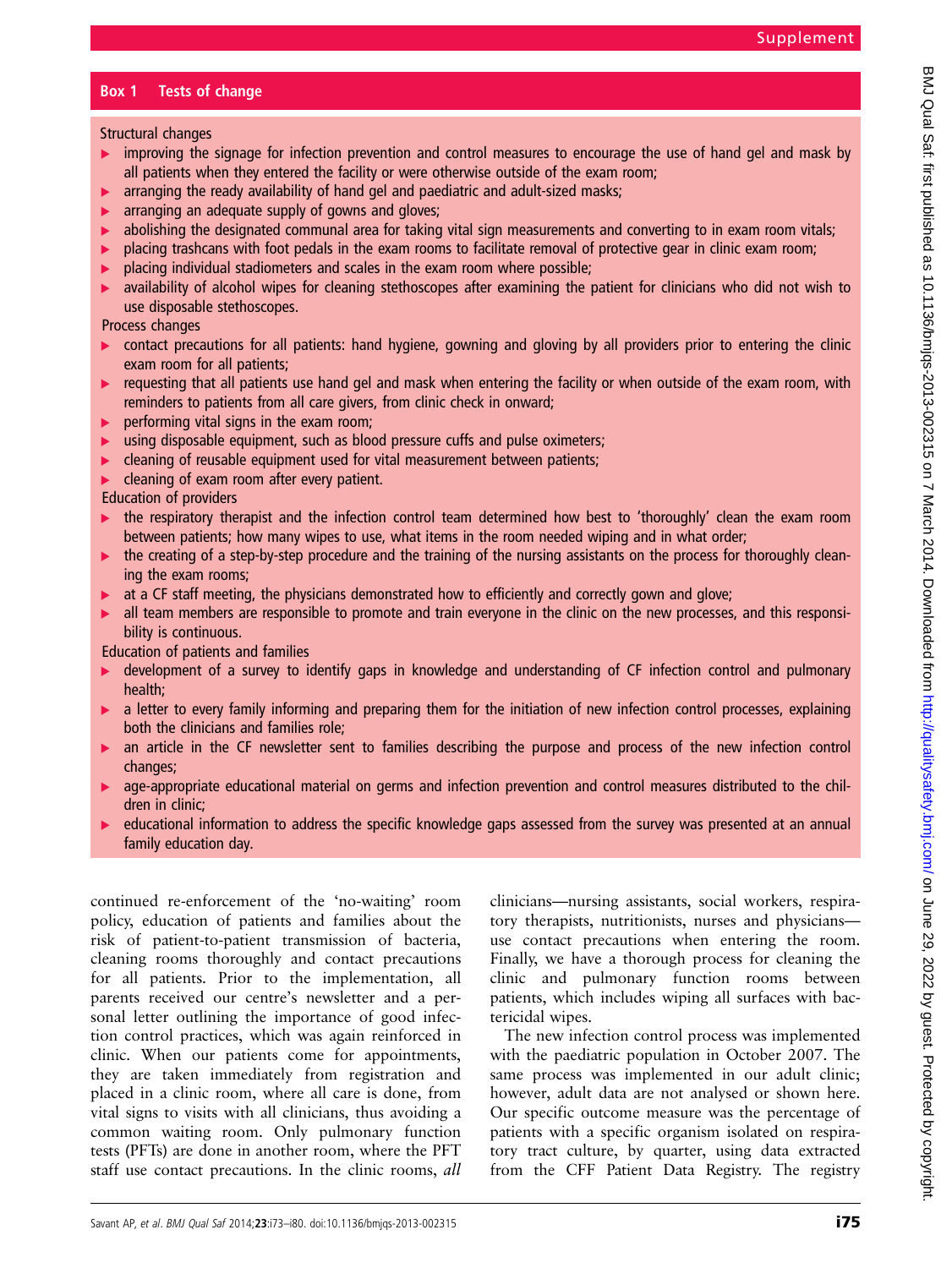currently tracks the health outcomes of approximately 23 000 patients in 115 CF centres. The data analysis from the registry includes centre-specific data as compared with other centres as well as progress over time for rates of infections. The CFF Patient Registry has received approval from our Institutional Review Board. At the end of each quarter, the percentage of patients with a positive respiratory tract culture for a specific pathogen, defined as number of patients with a pathogen in one or more respiratory tract culture specimens divided by total number of patients who had cultures (thus each positive respiratory tract culture for a specific pathogen only counted once per patient). A comparison between proportions was done using Student t tests.

We evaluated data from 2005 to 2012 in order to have a baseline of our infection rates. Data collection was done on a quarterly basis from the first quarter of 2005 through the fourth quarter of 2007. Contact precautions for all patients, regardless of respiratory tract culture results, were started late in quarter 4 of 2007. Data up to the end of 2012 are reported here. Baseline and ongoing demographics for our programme are presented in table 1. In 2005 at the start of our baseline monitoring period, there were 127 total patients with cultures in the year,  $59\%$  (n=75) of those patients continue to be followed in our programme in 2012, while 35% (n=45) have transferred to other programmes, including transition to our adult CF programme, and 6% (n=7) have died. In 2005, 8 of the 127 patients were new to our centre,

half being new diagnoses and half transferring to our centre.

During this time, we saw on average 128 patients per quarter; however, the number of patients ranged in the baseline period from 104 to 121 patients per quarter, while in the postintervention period we ranged from 117 to 155 patients per quarter. Patients had between one and four respiratory tract cultures per quarter. We obtained a mean of 169 respiratory tract cultures per quarter over the study period (inpatient and outpatient), ranging from 104 to 207 respiratory tract cultures per quarter in baseline period and 173–206 respiratory tract cultures per quarter postintervention.

During this time frame, patients were added to our clinic as transfers or new diagnoses. For transfers to our centre, we examined the number of patients that came to our centre with either P aeruginosa or MRSA. We had 52 transfers from 2005 to 2012 with 27%  $(n=14)$  having *P aeruginosa* on transfer and 12% (n=6) having MRSA on transfer.

The percentage of patients cultured each quarter with positive respiratory tract cultures for P aeruginosa and MRSA significantly declined when comparing baseline to postintervention rates. (figure 1) Prior to the new process, our centre had a mean of 29.79% (range 38.74–22.94%) of patients per quarter with a respiratory tract culture positive for P aeruginosa compared with after initiation with a mean of  $21.78\%$  (range  $31.09-12.95\%$ ) (p<0.0001). MRSA had a similar decline from a mean of 10.76% (range 12.5–7.34%) to 8.68% (range 12.78–5.38%)  $(p=0.008)$ .

|  |  | Table 1 Demographics for the patients from Ann & Robert H. Lurie Children's Hospital of Chicago (Lurie Children's) |
|--|--|--------------------------------------------------------------------------------------------------------------------|
|  |  |                                                                                                                    |

|                                                           | 2005     | 2006      | 2007      | 2008      | 2009      | 2010         | 2011      | 2012        |
|-----------------------------------------------------------|----------|-----------|-----------|-----------|-----------|--------------|-----------|-------------|
| Number of patients                                        | 129      | 126       | 144       | 148       | 161       | 166          | 177       | 175         |
| Age, mean (SD)                                            | 9.7(5.9) | 10.0(5.4) | 10.0(5.6) | 10.5(5.6) | 10.4(6.0) | 10.0(5.9)    | 10.1(6.0) | 10.6(5.7)   |
| % male/%female                                            | 47/53    | 45/55     | 45/55     | 45/55     | 45/55     | 46/54        | 50/50     | 49/51       |
| Ethnicity (%)                                             |          |           |           |           |           |              |           |             |
| Caucasian                                                 | 94.6     | 94.4      | 94.4      | 94.6      | 95.0      | 94.0         | 94.4      | 94.9        |
| African American/Black                                    | 4.7      | 4.0       | 4.2       | 4.1       | 3.7       | 4.2          | 4.0       | 3.4         |
| Asian                                                     | 1.6      | 1.6       | 1.4       | 1.4       | 1.2       | 1.2          | 1.1       | 1.1         |
| Other                                                     | 0        | 0         | 0         | 0         | 0         | 0.6          | 0.6       | 1.2         |
| Genotype (%)                                              |          |           |           |           |           |              |           |             |
| Delta F508 homozygous                                     | 47.3     | 47.6      | 46.5      | 46.6      | 47.2      | 45.2         | 41.8      | 40.0        |
| Delta F508 heterozygote                                   | 35.7     | 34.9      | 37.5      | 37.8      | 35.4      | 36.7         | 38.4      | 41.1        |
| Other mutations (no delta F508)                           | 15.5     | 16.7      | 16.0      | 15.5      | 17.4      | 18.1         | 19.2      | 18.9        |
| No genotype data                                          | 1.6      | 0.8       | 0         | 0         | 0         | $\mathbf{0}$ | 0.6       | $\mathbf 0$ |
| Median BMI percentile 2-20 years                          | 53       | 55.5      | 53.1      | 50.5      | 55.7      | 58.8         | 64.5      | 60.4        |
| Percent on pancreatic enzymes (%)                         | 89.1     | 87.3      | 88.2      | 88.5      | 87.6      | 84.3         | 81.9      | 80.0        |
| FEV1 (% predicted)<br>$6-17$ years                        | 88       | 91        | 92        | 92        | 92        | 95           | 93        | 93          |
| Inhaled Tobramycin use (>6 years old with<br>Pseudomonas) | 89.9     | 74.2      | 76.4      | 73.7      | 77.5      | 76.3         | 73.8      | 71.7        |
| 1+ pulmonary exacerbations per year (%) <18 years         | 31.9     | 25.6      | 29.2      | 23.7      | 24.8      | 23.7         | 16.4      | 25.5        |
|                                                           |          |           |           |           |           |              |           |             |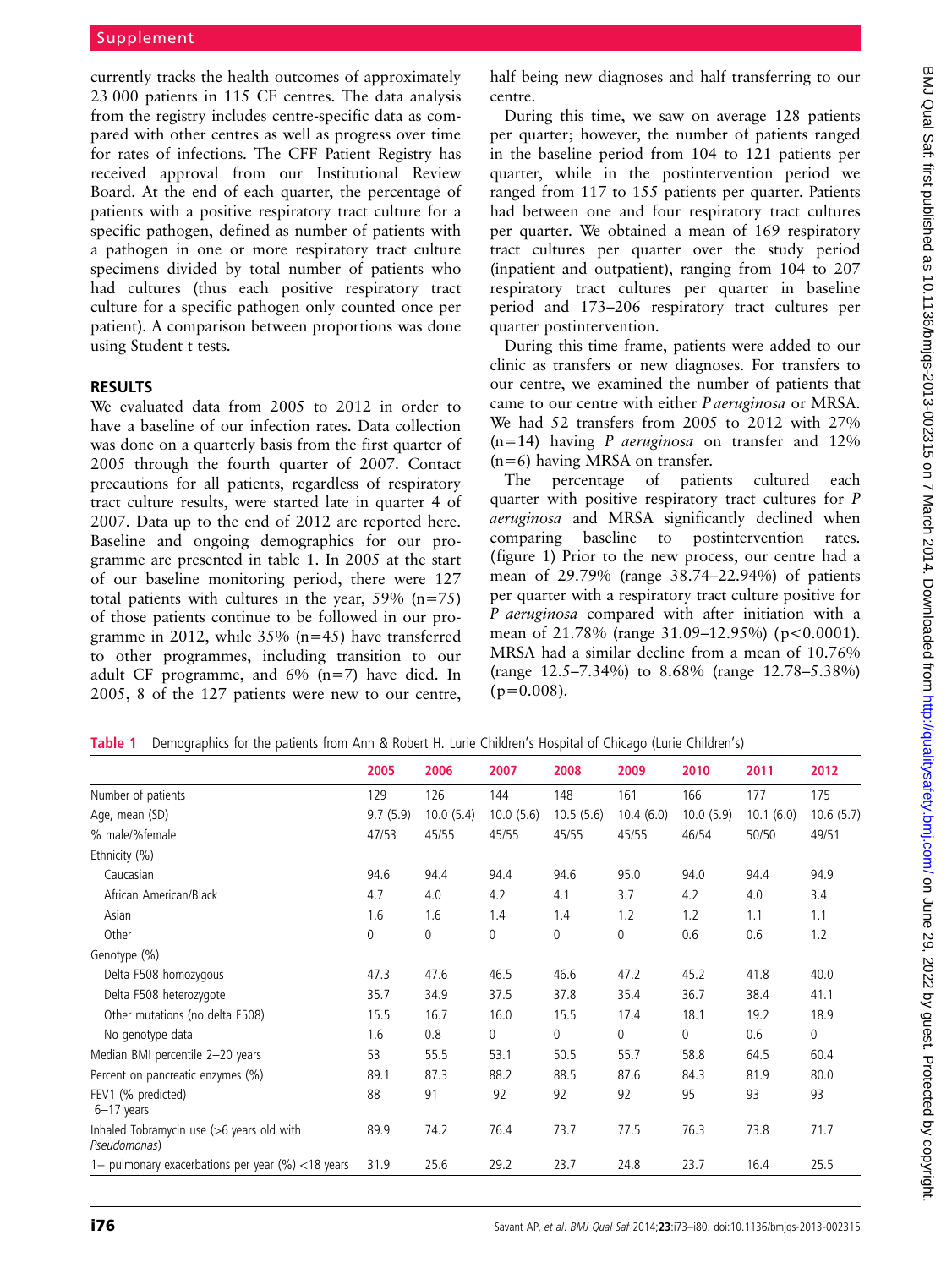Supplement



Figure 1 Percentage of patients per quarter with a positive respiratory tract culture for specific pathogens. Prebars (black) are before implementation of our intervention of placing all patients in contact isolation, regardless of respiratory tract culture results (contact precautions). Postbars (grey) are after implementation of new infection control and prevention measures.

Using separately collected data from the Cystic Fibrosis Patient Registry (figure 2), the percentage of all patients in the nation with culture positive for P aeruginosa or MRSA was compared with our centre (figure 2). The national averages of  $P$  aeruginosa (in patients  $\leq 18$  years of age) at CF centres in the



**Figure 2** Percentage of patients per year with positive respiratory tract culture for specific pathogens. Top panel shows comparison of Lurie Children's percentage of positive patients for methicillin-resistant Staphylococcus aureus compared with the national cystic fibrosis (CF) population as tracked through the Cystic Fibrosis Foundation Patient Registry. Lower panel shows the same for Pseudomonas aeruginosa.

same time frame went from an average of 40.4% (2005–2007) to 35.2% (2008–2011), while our rates declined from an average of  $43.3\%$  to  $31.5\%$ .<sup>22-28</sup> In the same time frame, MRSA rates rose from an average of 19.1% (2005–2007) to 24.5% (2008– 2011), while our rates remained the same, an average of 13.5% (2005–2007) to 13.95% (2008–2011), as tracked by the Cystic Fibrosis Patient Registry.<sup>22-28</sup>

The implementation of a new infection prevention process in our clinic led to statistically significant decreases in the number of patients with respiratory tract cultures positive for P aeruginosa and MRSA, two specific organisms known to be associated with increased morbidity and mortality that are transmitted through patient-to-patient contact. Our centre did not have a 'sentinel' microorganism leading us to increase infection control measures. Rather, the incentive to optimise our infection prevention processes stemmed from an acknowledgement that any patient could potentially be harbouring an infectious pathogen and a desire to improve CF patient safety by minimising the risk of patient-to-patient transmission of these organisms. This is the first report, to our knowledge, of decreased infection rates following the implementation of contact precautions for all patients in an outpatient CF clinic, regardless of respiratory tract culture results.

The most important safety issue in the CF community is infection control. To date, evidence of patient-to-patient transmission of organisms among patients with CF continues to increase, and with devastating outcomes. In a recently published report of an outbreak of Mycobacteria abscessus ss. massiliense, five patients with CF were infected with indistinguishable isolates resulting in the death of three. An investigation of the outbreak determined that the only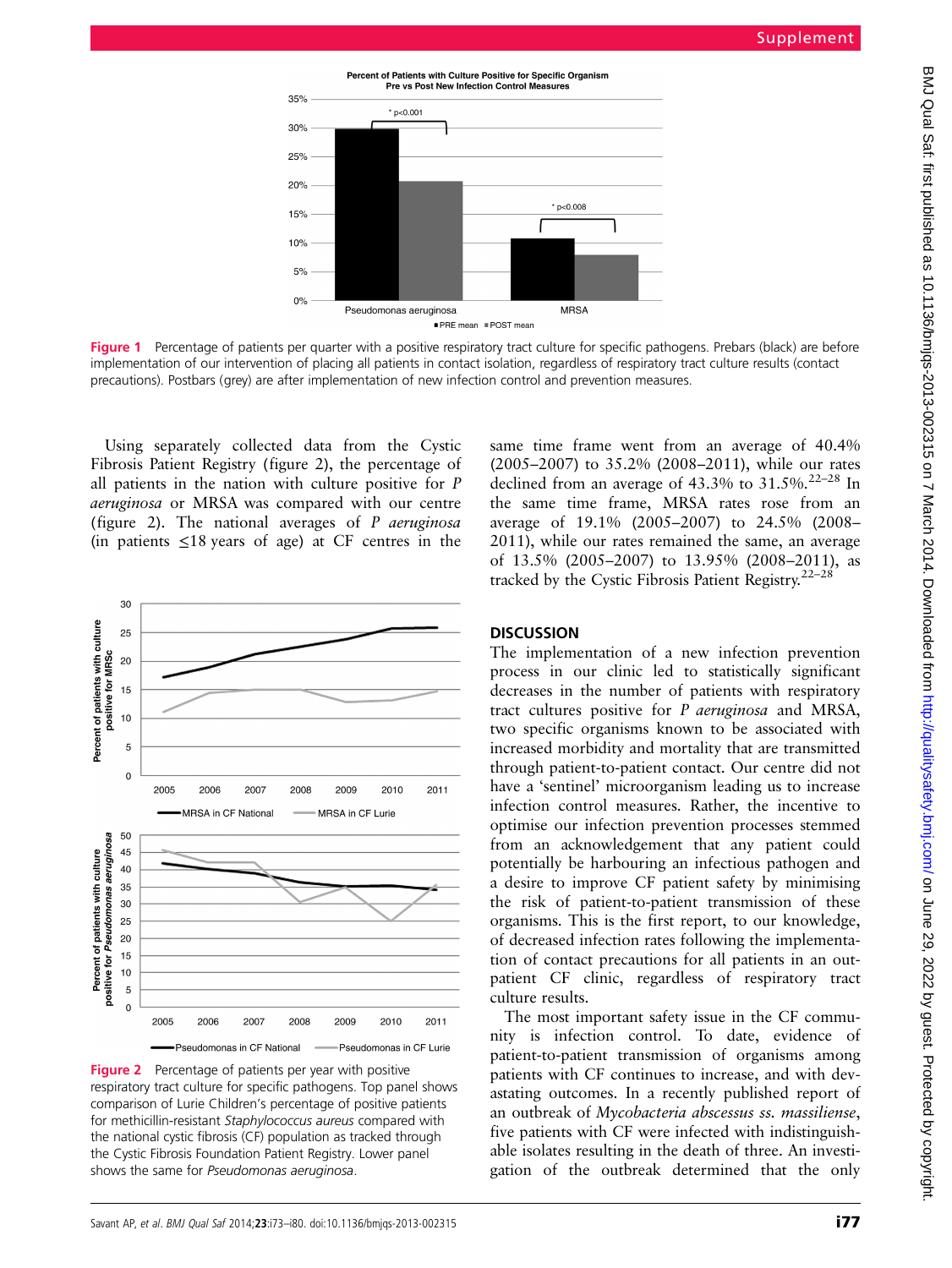shared space between these patients was overlapping  $CF$  clinic days.<sup>29</sup> Similarly, whole genome sequencing in a centre in the UK demonstrated patient-to-patient transmission of M abscessus ss. massiliense, lending further support to providing contact precautions for all patients, since we are discovering that new pathogenic organisms can be spread from person to person.<sup>30 $\frac{30^{31}}{1}$ </sup> Another recently published outbreak is the Liverpool epidemic strain of P aeruginosa. Molecular genotyping identified this as a common strain infecting patients with CF both in Canada and the UK, which is evidence of cross-contamination. People infected with the Liverpool strain had a greater rate of death or lung transplantation than those people infected with a unique strain of P aeruginosa.<sup>2</sup> There has also been a report of a multidrug-resistant P aeruginosa (Houston-1), where patients had an increased risk of acquisition if they had been hospitalised. Infection control improvements led to reduced incidence of this strain. $32$  The most important lessons learned from these outbreaks is that the evidence of patient-to-patient transmission of pathogens between people with CF is certain, and that infection prevention and control practices play a vital role in limiting or halting further transmission.<sup>29</sup>  $33$  The emergence of new evidence of patient-to-patient transmission of organisms, not previously known to have been spread through this mechanism, makes it crucial that we work to protect our patients from both known and unknown pathogens.

In a survey of CF care centres in the USA shortly after publication of the CFF Infection Control Guidelines, $<sup>1</sup>$  only 58% of respondents had an out-</sup> patient policy written that recommended contact precautions for BCC, multidrug-resistant organisms or MRSA.<sup>34</sup> This differs from a similar survey in Europe, where 68–93% of sites separated outpatients based on these organisms.<sup>35</sup> In both surveys, there was a lack of a written policy in  $23-35^{34}\%$  of the respondents.<sup>34 35</sup> The European survey, however, had a low response rate (32%) compared with the US survey (85%) and may account for the differences in apparent implementation of the guidelines.<sup>34 35</sup> Less than half of the respondents had outpatient policies discouraging socialisation between individuals with CF or to remain more than three feet from others with CF.<sup>34</sup> Many other centres have described their efforts at segregation based on respiratory tract culture results;<sup>36-40</sup> however, to our knowledge, this is the first publication describing the use of contact precautions for all patients, regardless of respiratory tract culture results.

Common barriers to implementation of infection control guidelines in any healthcare setting relate to knowledge (familiarity and awareness), attitudes (selfefficacy and outcome expectancy) and behaviour (patient factors and environmental factors).<sup>41</sup> Physicians express concern about the social isolation of patients as a significant barrier. Additionally 31–47%

of healthcare providers demonstrated a lack of awareness and were unfamiliar with specific guidelines for  $CF$  infection control.<sup>19</sup> In CF, lack of time and lack of support staff to clean rooms was cited as a barrier to infection control in 24% and 27% of CF providers, respectively.<sup>9</sup> A survey specific to CF and administered to patients, families and care givers revealed that only 60% were aware of infection control guidelines and only 30% of patients and families had discussed the guidelines with a CF care team member.<sup>19 42</sup> Despite this low rate of awareness, the survey revealed there was a high rate of confidence (self-efficacy) and positive health effect (outcome expectancy) expressed by patients and families in regards to specific infection control practices.<sup>42</sup> In a similar analysis in Australia, 85% of parents and 63% of patients over age 12 were positive about segregation measures as part of infection control.<sup>43</sup> Access to the guidelines did not improve adherence, signalling the inadequacy of education and familiarity to changing behaviour.<sup>19</sup>

Important lessons can be garnered from this work, both within the CF community and beyond. Specifically, any change can take a long time and requires continued surveillance. Our discussion and planning for this process lasted 9 months before we implemented the changes. We have continued to track our data to ensure that we are sustaining our change. For the infection control community, dedicated processes to an infection can halt the further spread and ensure that all clinicians abide by the process.

Keys to our QI initiative in overcoming barriers were designated CF clinician champions and a strong confidence that the changes would make a difference. Specifically, to overcome the barrier of lack of knowledge, we ensured all staff had access to the guidelines and had numerous staff educational sessions, while patients and families were provided educational materials in the form of a newsletter, letter to family and in-clinic verbal explanation. Our staff was highly confident that the changes we implemented would result in a positive outcome for the safety of our patients, and this positive attitude was reflected in our communication with parents. Although we expected resistance from patients and families, on the whole our changes were viewed positively (although not formally assessed). Our team did encounter barriers; most critical to a QI project was the inability to evaluate small tests of change since we felt it was impractical to do only parts of our new cleaning and isolation procedures.

This study is limited by the fact that it was done as a QI initiative in which cross-sectional data were used. This cohort was not followed prospectively, and there were no matched controls. Finally, we implemented a practice of prescribing eradication therapy for initial P aeruginosa infection during this time period, which would be expected to reduce the prevalence of *P aeru*ginosa, while not affecting the rates of other pathogens. There was no specific practice change for the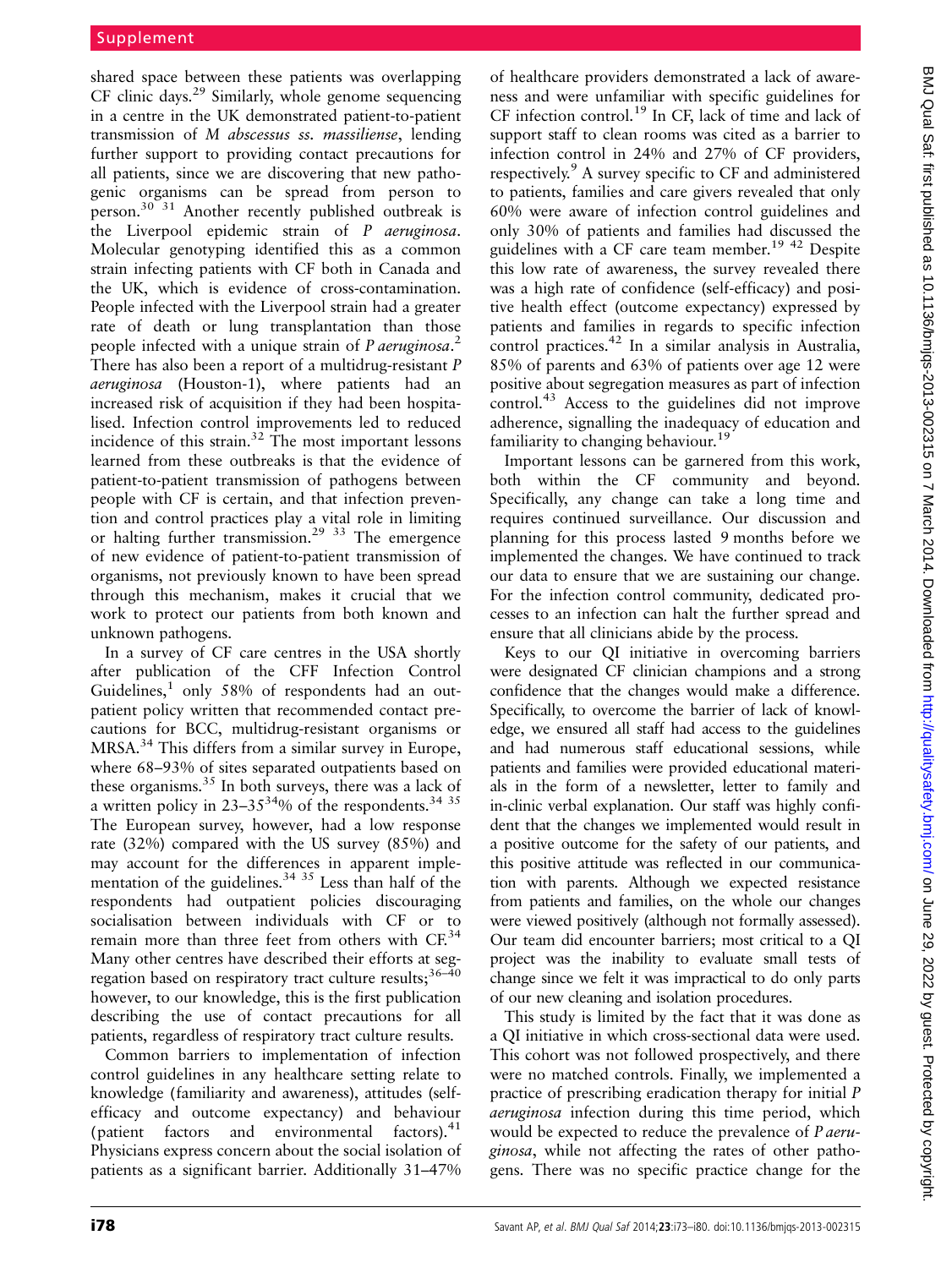treatment of MRSA in CF to account for the decline in patients with a positive culture for this organism. Within our hospital, the only change for MRSA during this time frame occurred in our intensive care setting, where our patients rarely are placed. In general, hospitals track rates of MRSA found from a sterile site, categorising the infections as healthcare associated, community onset, hospital onset or community associated, making a comparison to CF respiratory tract cultures less direct. However, during a similar time frame, from 2005 to 2010, the rates of invasive MRSA in children (without CF) saw no significant reductions despite the trends in adult healthcare that show declines in overall MRSA rates from 2005 to 2011.<sup>44 45</sup>

We have continued to analyse the data on a quarterly basis and have expanded our tracking to include additional organisms. Periodic evaluation and review of our practices related to infection prevention have been made, and these practices altered to accommodate changes to the clinical environment or to incorporate new evidence. Regular reinforcement of these practices with all healthcare providers (both those seasoned and new to the centre) is necessary to maintain the improvements made in decreasing pathogen rates.

The outcomes of this improvement initiative are particularly important to the CF community in light of recent reports of patient-to-patient spread leading to devastating outcomes<sup>29</sup> <sup>33</sup> As the CF microbiome changes over time, new organisms and changes in virulence patterns occur, heightening the need for improved safety for all patients with CF related to infection prevention and control. We believe this 'zero tolerance' policy for patient-to-patient pathogen transmission could be considered in other patient populations.

In conclusion, this study demonstrates the effectiveness of improved infection prevention practices through the use of contact precautions for all those seen in the outpatient setting regardless of respiratory track culture for reducing the acquisition and spread of potentially life-shortening infection in CF.

Acknowledgements We would like to thank all members of our cystic fibrosis team for their tireless attention to infection prevention and control. More importantly, we would like to thank all of our patients and families for helping us to deliver better care on a daily basis.

Contributors All authors made the following contributions: substantial contributions to the conception or design of the work; or the acquisition, analysis or interpretation of data for the work; drafted the work and revised it critically for important intellectual content; final approval of the version to be published; and agreed to be accountable for all aspects of the work in ensuring that questions related to the accuracy or integrity of any part of the work are appropriately investigated and resolved

### Funding None.

Competing interests None.

Ethics approval Institutional Review Board.

Provenance and peer review Not commissioned; externally peer reviewed.

### **REFERENCES**

- 1 Saiman L, Siegel J. Infection control recommendations for patients with cystic fibrosis: Microbiology, important pathogens, and infection control practices to prevent patient-to-patient transmission. Am J Infect Control 2003;31(3 Suppl):S1–62.
- 2 Aaron SD, Vandemheen KL, Ramotar K, et al. Infection with transmissible strains of Pseudomonas aeruginosa and clinical outcomes in adults with cystic fibrosis. JAMA 2010;304:2145–53.
- 3 Dasenbrook EC, Checkley W, Merlo CA, et al. Association between respiratory tract methicillin-resistant Staphylococcus aureus and survival in cystic fibrosis. JAMA 2010;303:2386–92.
- 4 Sawicki GS, Rasouliyan L, Ren CL. The impact of MRSA on lung function in patients with cystic fibrosis. Am J Respir Crit Care Med 2009;179:734–5; author reply 5.
- 5 Vanderhelst E, De Meirleir L, Verbanck S, et al. Prevalence and impact on FEV(1) decline of chronic methicillin-resistant Staphylococcus aureus (MRSA) colonization in patients with cystic fibrosis. A single-center, case control study of 165 patients. J Cyst Fibros 2012;11:2–7.
- Emerson J, Rosenfeld M, McNamara S, et al. Pseudomonas aeruginosa and other predictors of mortality and morbidity in young children with cystic fibrosis. Pediatr Pulmonol 2002;34:91–100.
- 7 Fothergill JL, Walshaw MJ, Winstanley C. Transmissible strains of Pseudomonas aeruginosa in cystic fibrosis lung infections. Eur Respir J 2012;40:227–38.
- 8 Al-Aloul M, Crawley J, Winstanley C, et al. Increased morbidity associated with chronic infection by an epidemic Pseudomonas aeruginosa strain in CF patients. Thorax 2004;59:334–6.
- Saiman L, Siegel J. Infection control in cystic fibrosis. Clin Microbiol Rev 2004;17:57–71.
- 10 Isles A, Maclusky I, Corey M, et al. Pseudomonas cepacia infection in cystic fibrosis: an emerging problem. J Pediatr 1984;104:206–10.
- 11 Tablan OC, Martone WJ, Doershuk CF, et al. Colonization of the respiratory tract with Pseudomonas cepacia in cystic fibrosis. Risk factors and outcomes. Chest 1987;91:527–32.
- 12 Zuckerman JB, Seder DB. Infection control practice in cystic fibrosis centers. Clin Chest Med 2007;28:381–404.
- 13 Thomassen MJ, Demko CA, Doershuk CF, et al. Pseudomonas cepacia: decrease in colonization in patients with cystic fibrosis. Am Rev Respir Dis 1986;134:669–71.
- 14 LiPuma JJ, Dasen SE, Nielson DW, et al. Person-to-person transmission of Pseudomonas cepacia between patients with cystic fibrosis. Lancet 1990;336:1094–6.
- 15 Pegues DA, Carson LA, Tablan OC, et al. Acquisition of Pseudomonas cepacia at summer camps for patients with cystic fibrosis. Summer Camp Study Group. J Pediatr 1994;124(5 Pt 1):694–702.
- 16 Johnson WM, Tyler SD, Rozee KR. Linkage analysis of geographic and clinical clusters in Pseudomonas cepacia infections by multilocus enzyme electrophoresis and ribotyping. J Clin Microbiol 1994;32:924–30.
- 17 Govan JR, Brown PH, Maddison J, et al. Evidence for transmission of Pseudomonas cepacia by social contact in cystic fibrosis. Lancet 1993;342:15–19.
- 18 Pseudomonas cepacia at summer camps for persons with cystic fibrosis. MMWR Morb Mortal Wkly Rep 1993;42:456–9.
- 19 Garber E, Desai M, Zhou J, et al. Barriers to adherence to cystic fibrosis infection control guidelines. Pediatr Pulmonol 2008;43:900–7.